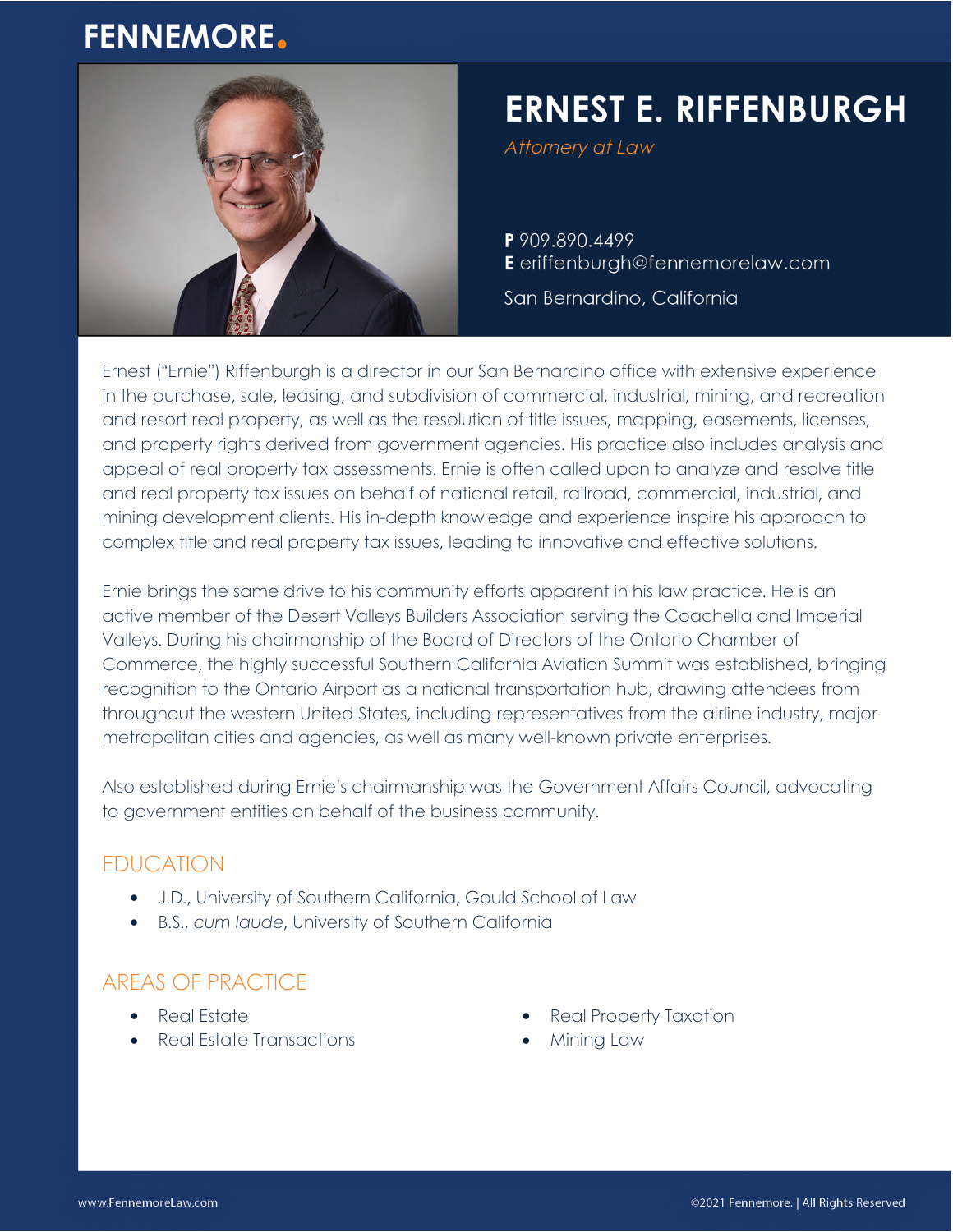#### REPRESENTATIVE MATTERS

- Lead counsel to developer of a major regional commercial airport
- Local real estate general counsel to international convenience store retail chain.
- Negotiate and document dozens of mining property acquisitions, sales, leases, and rights-of-way for major mineral development companies.
	- Lead counsel to two major private mining/industrial railroad lines.
	- Led team of attorneys and paralegals in extensive County, State and Federal records analysis.
- Identify and resolve title and permit issues with private parties and local, State, and Federal agencies.
- Title analysis and counsel regarding fee lands and patented and unpatented mining claims for major mineral development companies.
	- Led team of attorneys and paralegals in extensive County, State, and Federal records analysis.
	- Identify and resolve title and permit issues with private parties and local, State, and Federal agencies.
- Lead real estate counsel to major Southern California medical practice (over 100 physicians), negotiating and documenting multiple Class A office building acquisitions and leases.
- Negotiate and document parcel, easement, and well site acquisitions for major Southern California skiing/recreational facility.
- General counsel to Southern California mutual water company for more than 25 years.

#### AWARDS AND HONORS

- Best Lawyers, Inland Empire list, Inland Empire Magazine, 2008-2021
- AV Preeminent rating, Martindale-Hubbell Peer Review

# PROFESSIONAL AND COMMUNITY ACTIVITIES

- Member, San Bernardino County Bar Association
- Member, State Bar of California
- Member, American Bar Association
- **•** Member, Desert Valleys Builders Association
- Member, S. Green Building Council, Inland Empire Chapter, 2009 2013, including Board of Directors, Fall 2010 – Spring 2011; Pacific Regional Council Co-Liaison, Spring 2011; Coachella Valley Branch Liaison, Fall 2010
- Member, Ontario Chamber of Commerce, 1998 2008, including Board of Directors, Immediate Past-Chair, 2007 – 2008; Board of Directors, Chairman, 2006 – 2007; Board of Directors, Chair-Elect, 2005 – 2006; Vice Chair, Business Division, 2004 – 2005; Board of Directors, 2001 – 2008; Chair, Business Retention & Development Committee, 1999 – 2004
- Member, Rotary Club of San Bernardino Crossroads, 1986 2000, including President, 1992 – 1993; Fundraising Chair, 1993 – 1994; Board of Directors, 1989 – 1997
- Board of Directors, San Bernardino Executives Association, 1996 1997